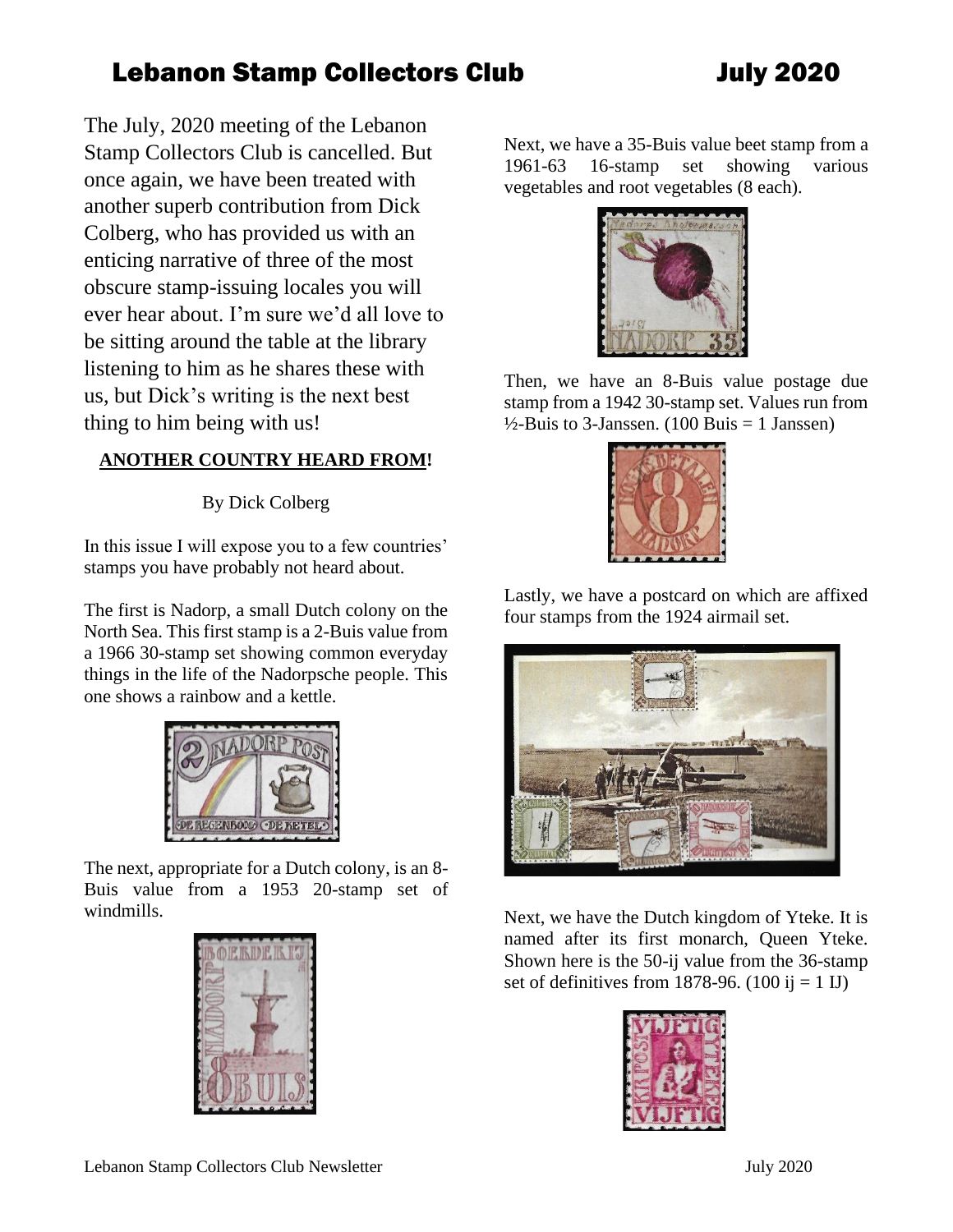To celebrate the  $25<sup>th</sup>$  anniversary of the opening of the Northern Territories, a 10-value set was issued. The 50-ij value is shown here.



Next is the  $2 \frac{1}{2}$  ij value from the 13-stamp set commemorating the fauna of Yteke. Here we see the beaver.



Lastly, we have the 90 ij value from the 1938 set of 6 triangular airmail stamps.



Sung-Ting, no longer in existence, was a small Asian territory. Its Coat of Arms was a Tingware plate. The first set of 10 stamps featured this coat of arms in 10 values and was issued imperforate in 1880. After acquiring a perforating machine, the set was re-issued in 1884 perforated. Then for U.P.U. compliance, the set was re-issued in 1893 with the values overprinted in Arabic numerals. The 8-cent value is shown here in all three versions.



In 1928 a set of 24 airmail stamps was issued. Here we see the 5-cent value overprinted 500 cents, or 5 Sung-Ting dollars.



The Tropides is a small group of islands in the Caribbean. Shown first is the 50-merle value from the 1930 allegorical landscapes set of 4.



Following is the 35-merle value from the 8-stamp pictorial set issued in 1938.



In 1949 the Torpides issued a 20-value set of stamps featuring their indigenous palm trees. Shown here is the 10-peek Royal Palm. (100 merles  $= 1$  peek)

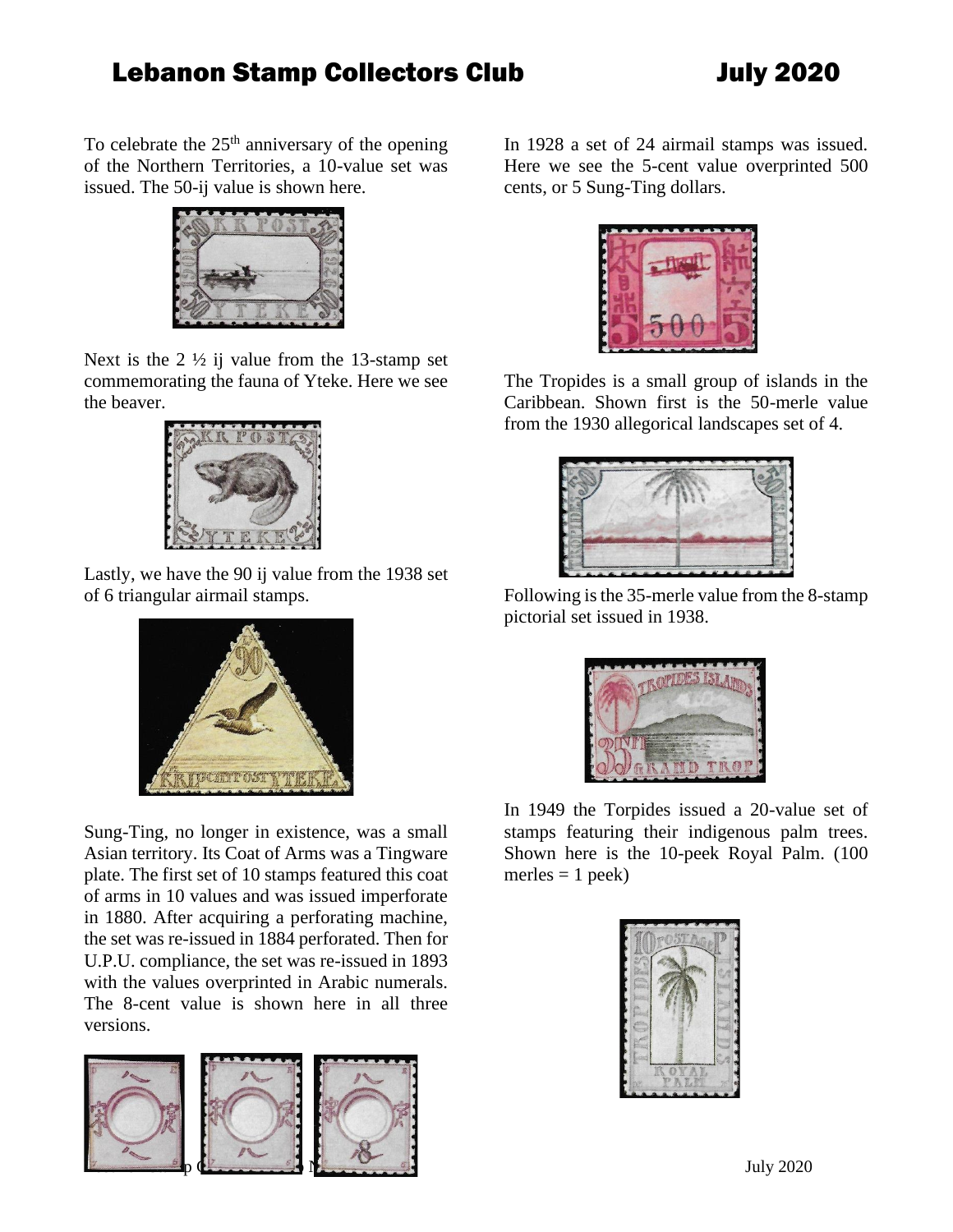1962 saw a 16-value set of commemoratives featuring the fruits of the Tropides. Shown here is the 4-merle guava stamp.



Lastly, we have an 8-stamp set featuring Tropidesian pieced quilts. Shown is the 15-merle stamp.



Interesting, right? Well forget everything you've read up to this point. It's all a lie! These stamps and their countries are all from the fertile imagination of artist Donald Evans. He was born in 1945 in Morristown, NJ and died, tragically, in a fire in Amsterdam at age 31.

From a young age, Evans was both a stamp collector and an artist. Over his career, he invented 42 different countries and painted the stamps to go with each. Most of the made-up names came from friends or areas that were special to him.

I first became acquainted with the works of Donald Evans in the mid-1990s. I was taking an art history course in conjunction with getting my appraisal certificate. One day the class met at a Manhattan art gallery. There I spotted two works by Evans and thought they were real sets of

stamps mounted in a frame. Nope! They were painted in watercolor. Every one of them. Every detail, perforations, irregular perf tears and all. I was enthralled. I left the gallery that day with the idea that I might purchase these paintings. I thought I heard the price as \$1,600. Later I found out that I was low by a factor of 10. Scratch that idea!

Paintings by Donald Evans come up for auction occasionally, but not often. His art works are represented today by an art gallery in New York. I have viewed them there. I still cannot afford them!

The next time we have a real face-to-face stamp club meeting I will bring the book, *The World of Donald Evans* by Willy Eisenhart, from which the accompanying illustrations were scanned.

In the book, the stamps from 25 of the 42 countries he invented are shown full size and in full color. There are many shown on cover. Even the covers are painted images! An exception, I believe, is the postcard shown above. It appears to be a real postcard on which he painted his stamps. But, without the real McCoy, it is only my guess.

#### **Postcards from a Ruined Economy**

In my opinion, the APS made the most of a bad situation when they transitioned their summer learning session to an online learning platform. I didn't take full advantage of that, as I am fortunate enough to be able to telework, but at the suggestion of a good philatelic friend I participated in a session on one of my favorite philatelic subjects, the Germany inflation period. The presenter, Jeff Shapiro, specializes in  $20<sup>th</sup>$  century postal history, including the 1938 Presidential Series. But when he decided